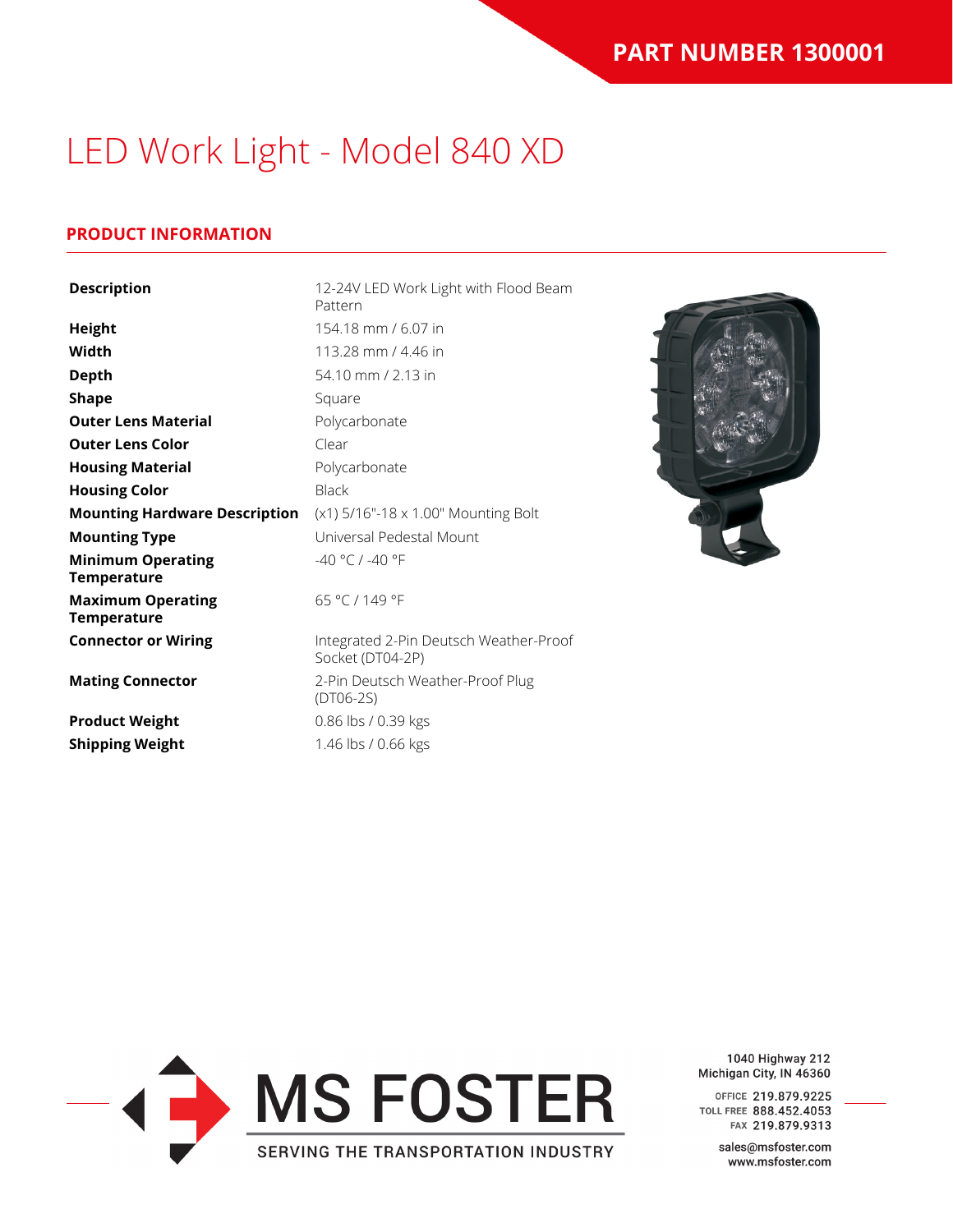### **PRODUCT DIMENSIONS**



#### **ELECTRICAL SPECIFICATIONS**

| <b>Input Voltage</b>              | 12-24V DC                                  |
|-----------------------------------|--------------------------------------------|
| <b>Operating Voltage</b>          | 10-30V DC                                  |
| <b>Transient Spike Protection</b> | 330V Peak @ 1 HZ-100 Pulses                |
| <b>Red Wire</b>                   | Positive                                   |
| <b>Black Wire</b>                 | <b>Negative</b>                            |
| <b>Current Draw</b>               | 1.25A @ 12V DC<br>$0.61A \t{a} 24V \t{D}C$ |



1040 Highway 212 Michigan City, IN 46360

OFFICE 219.879.9225 TOLL FREE 888.452.4053 FAX 219.879.9313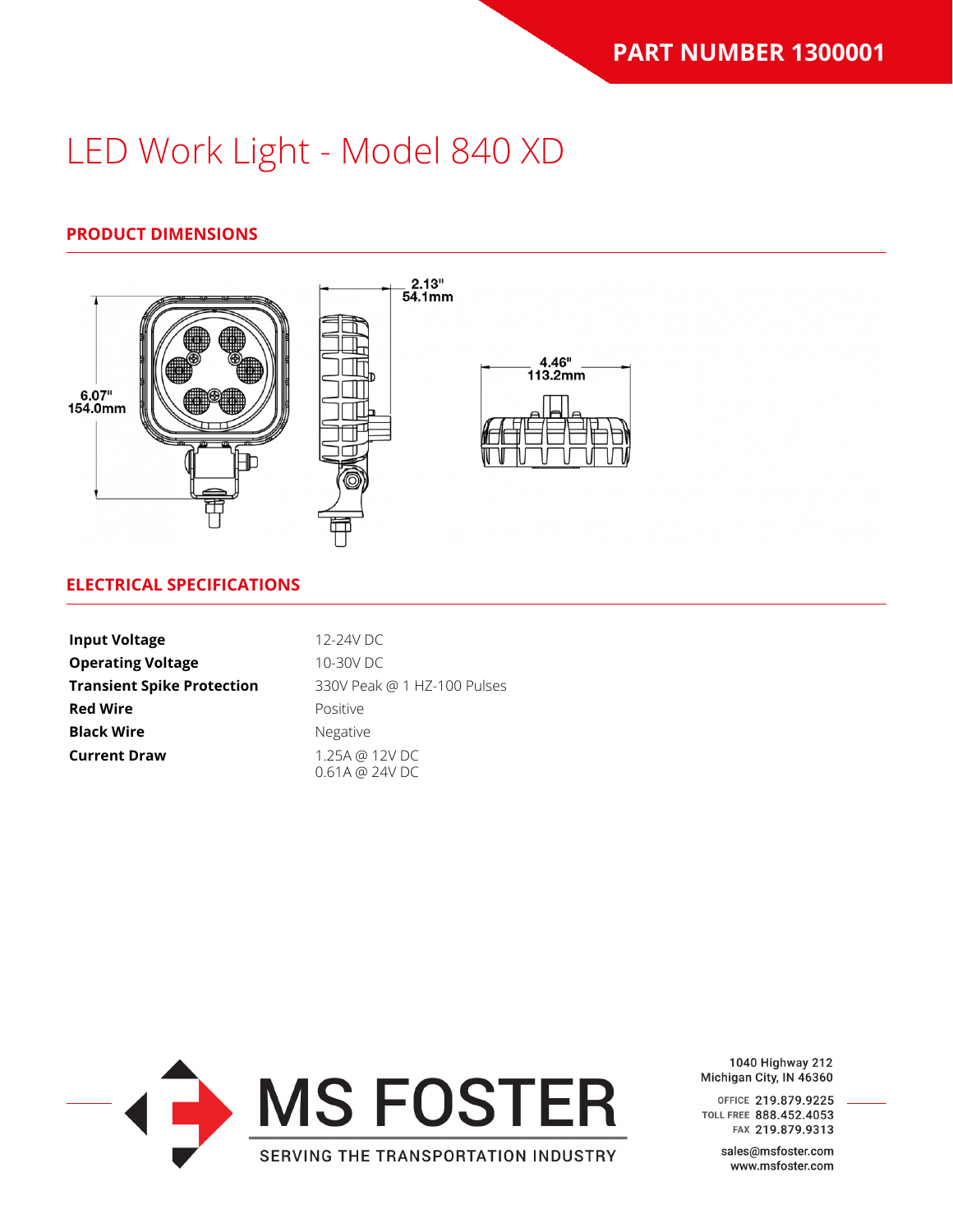### **REGULATORY STANDARDS COMPLIANCE**



Buy America Standards CISPR 12 CISPR 22 Eco Friendly IEC IP69K SAE J1113-13 Tested to ECE Reg. 10 (Radiated Emissions only)

UL Recognized

#### **PHOTOMETRIC SPECIFICATIONS**



#### **APPLICATIONS**



**MS FOSTER** 

SERVING THE TRANSPORTATION INDUSTRY



1040 Highway 212 Michigan City, IN 46360

 $25m$ 

 $50<sub>m</sub>$ 

**75m** 

OFFICE 219.879.9225 TOLL FREE 888.452.4053 FAX 219.879.9313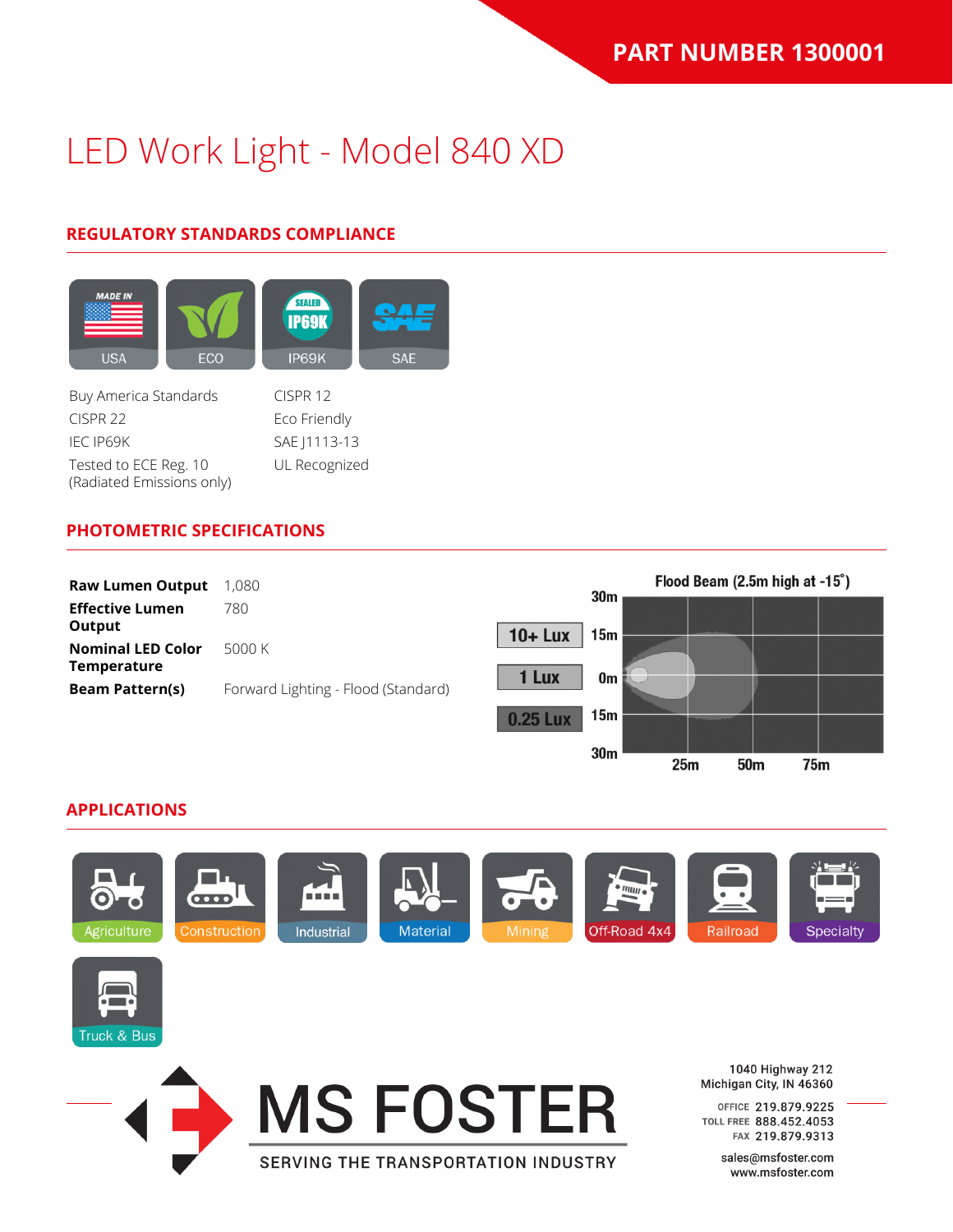#### ACCESSORIES





**[Part Number](https://www.jwspeaker.com/?post_type=part&p=5823&preview=true) [8200011](https://www.jwspeaker.com/?post_type=part&p=5823&preview=true)** Magnet Mount Kit for XD Series Work Lights

**[Part Number](https://www.jwspeaker.com/products/led-worklights-model-670-xd/8200101/) [8200101](https://www.jwspeaker.com/products/led-worklights-model-670-xd/8200101/)** Stainless Steel Mounting Kit for Work Lights & Marine Lights



1040 Highway 212 Michigan City, IN 46360

OFFICE 219.879.9225 TOLL FREE 888.452.4053 FAX 219.879.9313